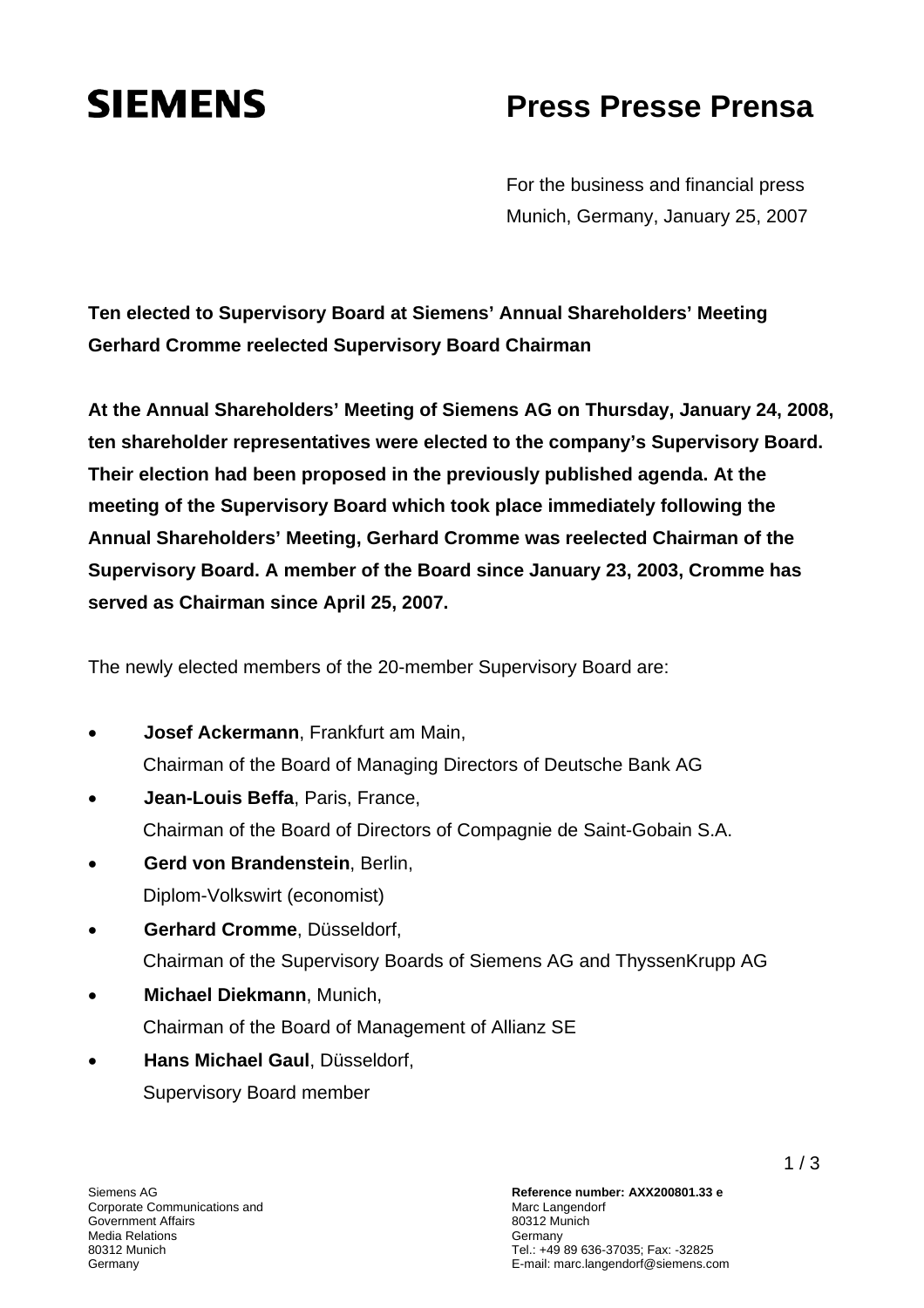- **Peter Gruss**, Munich, President of the Max Planck Society for the Advancement of Science e.V.
- **Nicola Leibinger-Kammüller**, Gerlingen, President and Chairwoman of the Managing Board of TRUMPF GmbH + Co. KG
- **Håkan Samuelsson**, Munich, Chairman of the Executive Board of MAN AG
- **Lord Iain Vallance of Tummel**, Kent, UK, Chairman, Amsphere Ltd.

The election results are available at:

## **www.siemens.com/agm**

The Supervisory Board is constituted pursuant to Section 96, paragraph 1 and Section 101, paragraph of the German Stock Corporation Act and to Section 7, paragraph 1, sentence 1, No. 3 of the German Codetermination Act. Pursuant to the provisions of the German Codetermination Act, the following members were elected at the end of September 2007 to serve as employee representatives on the new Supervisory Board, effective at the conclusion of the Annual Shareholders' Meeting on January 24, 2008:

- **Lothar Adler**  Deputy Chairman of the Central Works Council of Siemens AG
- **Bettina Haller**  Member of the Central Works Council of Siemens AG
- **Heinz Hawreliuk**  Member of IG Metall
- **Berthold Huber**  First Chairman, IG Metall
- **Ralf Heckmann**

Chairman of the Central Works Council of Siemens AG

• **Harald Kern** 

Member of the Central Works Council of Siemens AG

Siemens AG Corporate Communications and Government Affairs Media Relations 80312 Munich **Germany**